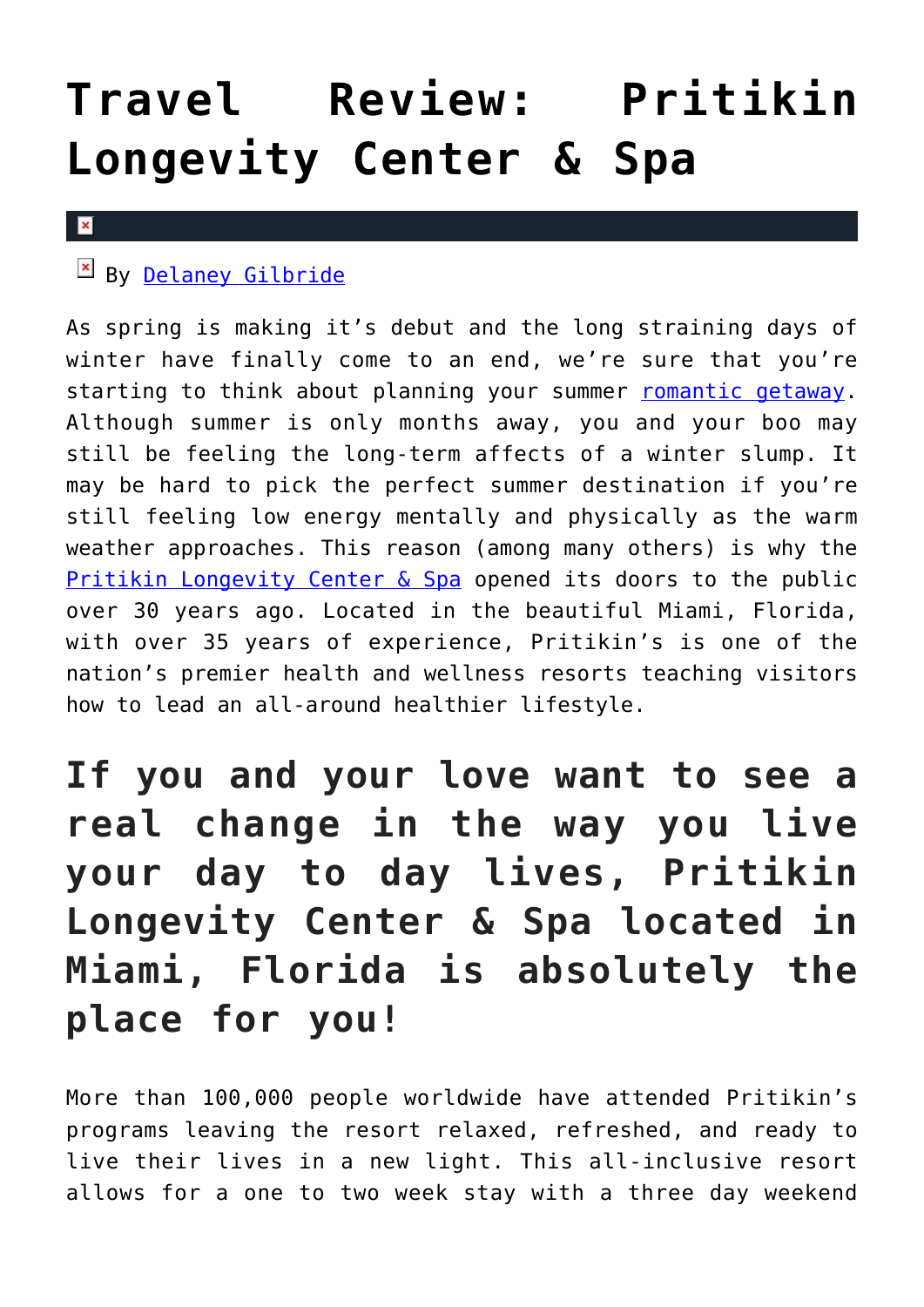retreat that runs a few times a year for people to see a glimpse of the program before they fully commit. The Pritikin Longevity Center & Spa has multiple goals for their guests who truly want to better their lives including healthy weight loss, healthy hearts, lowering cholesterol, controlling diabetes, lowering blood pressure, and providing the best tools for a healthy mind.

**Related Link:** [Destination Miami: New Out Of the Box](http://cupidspulse.com/117082/destination-miami-new-destinations-reshaping-culinary-nightlife-scene/) [Destinations Reshaping the Culinary and Nightlife Scene](http://cupidspulse.com/117082/destination-miami-new-destinations-reshaping-culinary-nightlife-scene/)

Guests will be able to attend health lectures from the very best health and wellness experts they have to offer. These experts include doctors of medicine, exercise physiologists and nutritionists, and top chefs including the trained "no salt" chef. Classes include healthy cooking courses with the "no salt" chef and unique exercise courses for both your body and mind. This resort does everything and anything in order to help shape the lives of those who need a bit of a boost when it comes to their over all wellness. If you want to make something a habit it *must* become a lifestyle.

**Related Link:** [5 Unique Travel Destinations You Can Drive to](http://cupidspulse.com/117420/unique-travel-destinations-nyc-luxury-popular-vacation/) [from NYC](http://cupidspulse.com/117420/unique-travel-destinations-nyc-luxury-popular-vacation/)

Pritikin's makes sure your stay at their resort will have long-lasting effects as they provide the Pritikin Program to every one of their guests. This program provides extensive daily plans including diet, exercise, and a healthy mind and body plan. The diet program includes cooking lessons, five gourmet meals and snacks daily, and included medical tests and appointments to make sure your body and heart continue to make progress. The exercise plan has always been a bit hit with guests. Everyone at the resort is so encouraging and proud of each and every persons success – it's truly a *fun* time for all. The exercises include cardiovascular conditioning, strength training, and stretching with electives such as Sunrise Stretch, Yoga/Meditation, Aquatics, Functional